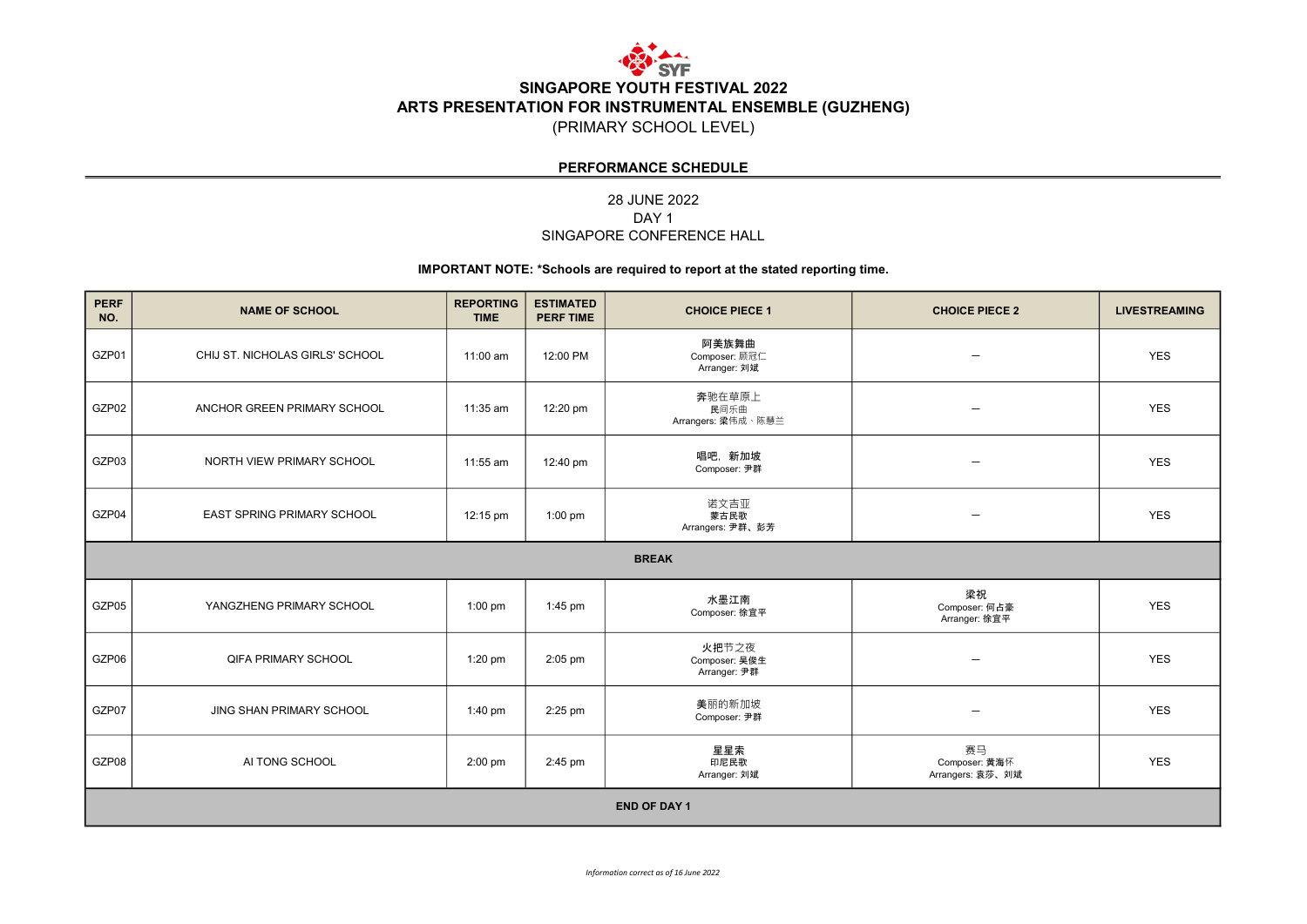

(PRIMARY SCHOOL LEVEL)

#### PERFORMANCE SCHEDULE

#### 29 JUNE 2022 SINGAPORE CONFERENCE HALL DAY<sub>2</sub>

| <b>PERF</b><br>NO. | <b>NAME OF SCHOOL</b>          | <b>REPORTING</b><br><b>TIME</b> | <b>ESTIMATED</b><br><b>PERF TIME</b> | <b>CHOICE PIECE 1</b>                       | <b>CHOICE PIECE 2</b>                 | <b>LIVESTREAMING</b> |  |  |
|--------------------|--------------------------------|---------------------------------|--------------------------------------|---------------------------------------------|---------------------------------------|----------------------|--|--|
| GZP09              | NAN CHIAU PRIMARY SCHOOL       | $9:00$ am                       | 9:45 AM                              | 草原风光<br>蒙古民间乐曲<br>Arranger: 范上娥             |                                       | <b>YES</b>           |  |  |
| GZP10              | ST. HILDA'S PRIMARY SCHOOL     | $9:20$ am                       | 10:05 am                             | 茉莉花<br>江苏民歌<br>Arranger: 崔江卉                | 沙漠之威<br>Composer: 吴惠婷                 | <b>YES</b>           |  |  |
| GZP11              | <b>LAKESIDE PRIMARY SCHOOL</b> | $9:40$ am                       | 10:25 am                             | 《弥渡山歌》<br>云南民歌<br>Arranger: 尹群              |                                       | <b>YES</b>           |  |  |
| GZP12              | ADMIRALTY PRIMARY SCHOOL       | 10:00 am                        | 10:45 am                             | 战台风<br>Composer: WANG CHUANGYUAN            | $\overline{\phantom{0}}$              | <b>YES</b>           |  |  |
| GZP13              | <b>OASIS PRIMARY SCHOOL</b>    | 10:20 am                        | 11:05 am                             | 骏马奔驰<br>Composers: 王国潼、李秀琪<br>Arranger: 刘紫巍 | 山西调<br>Composer: 何占豪<br>Arranger: 刘紫巍 | <b>YES</b>           |  |  |
|                    |                                |                                 |                                      | <b>BREAK &amp; LUNCH</b>                    |                                       |                      |  |  |
| GZP14              | PARK VIEW PRIMARY SCHOOL       | 12:05 pm                        | 12:50 pm                             | 我的家乡日喀则<br>Arranger: 张周军                    | —                                     | <b>YES</b>           |  |  |
| GZP15              | BEDOK GREEN PRIMARY SCHOOL     | 12:25 pm                        | $1:10$ pm                            | 春苗<br>Composer: 林坚                          | —                                     | <b>YES</b>           |  |  |
| GZP16              | <b>TAMPINES PRIMARY SCHOOL</b> | 12:45 pm                        | $1:30$ pm                            | 市集<br>Arranger: 邓淑萍                         | 小荷尖尖<br>Composer: 邓海琼                 | <b>YES</b>           |  |  |
| GZP17              | WHITE SANDS PRIMARY SCHOOL     | $1:05$ pm                       | $1:50$ pm                            | 丰收之歌<br>Composer: 尹群                        | —                                     | <b>YES</b>           |  |  |
| <b>BREAK</b>       |                                |                                 |                                      |                                             |                                       |                      |  |  |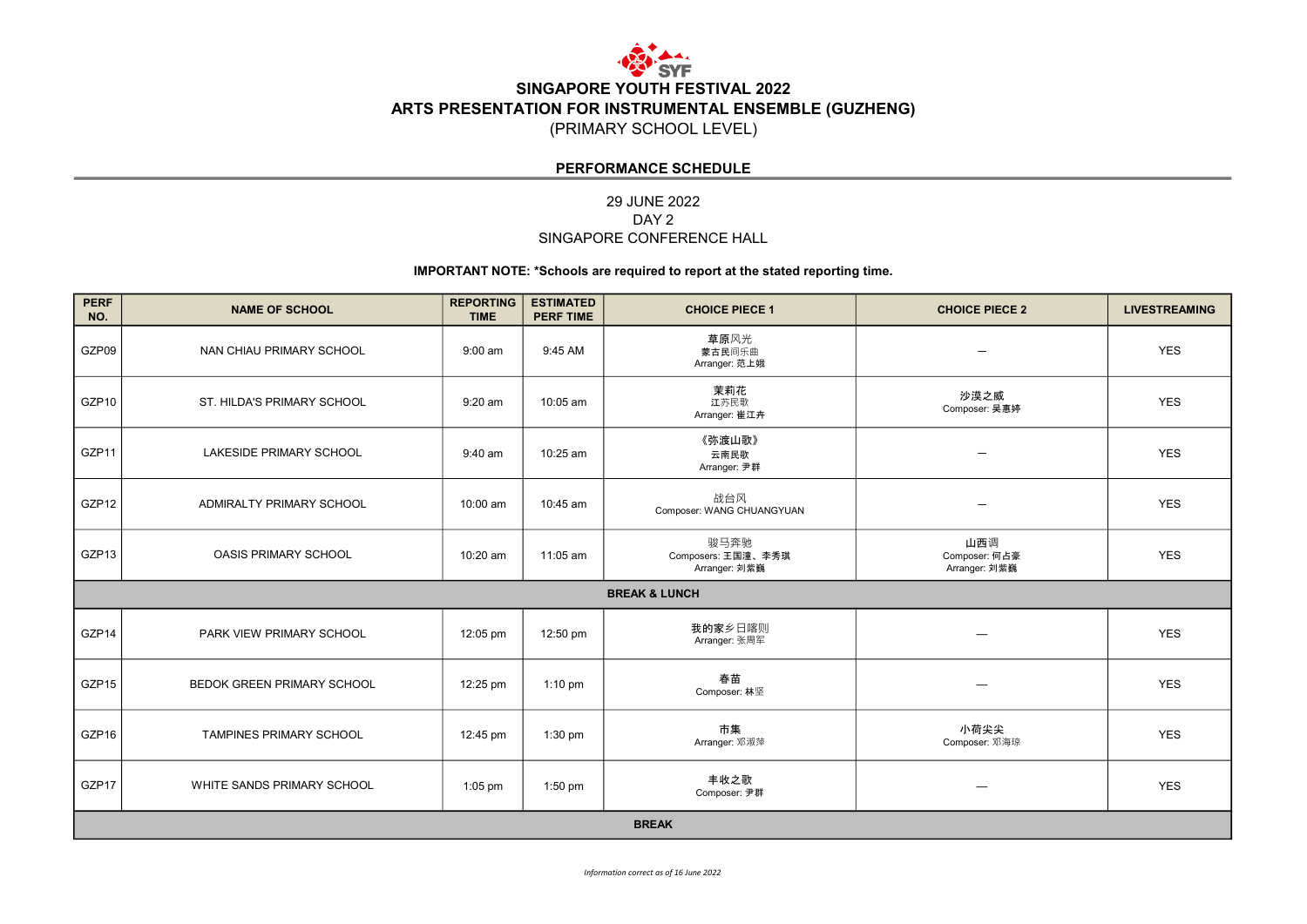

(PRIMARY SCHOOL LEVEL)

| <b>PERF</b><br>NO.  | <b>NAME OF SCHOOL</b>         | <b>REPORTING</b><br><b>TIME</b> | <b>ESTIMATED</b><br><b>PERF TIME</b> | <b>CHOICE PIECE 1</b>           | <b>CHOICE PIECE 2</b> | <b>LIVESTREAMING</b> |  |  |
|---------------------|-------------------------------|---------------------------------|--------------------------------------|---------------------------------|-----------------------|----------------------|--|--|
| GZP <sub>18</sub>   | SENGKANG GREEN PRIMARY SCHOOL | $1:50$ pm                       | $2:35$ pm                            | 花好月圆<br>Arranger: CHEN HUILAN   |                       | <b>YES</b>           |  |  |
| GZP <sub>19</sub>   | XISHAN PRIMARY SCHOOL         | $2:10 \text{ pm}$               | $2:55$ pm                            | ARIRANG<br><b>FOLK SONG</b>     |                       | <b>YES</b>           |  |  |
| GZP20               | MAYFLOWER PRIMARY SCHOOL      | $2:30$ pm                       | $3:15$ pm                            | 春苗<br>Composer: 林坚              | –                     | <b>YES</b>           |  |  |
| GZP21               | NAN HUA PRIMARY SCHOOL        | $2:50$ pm                       | $3:35$ pm                            | 挤奶舞曲<br>蒙古民间乐曲<br>Arranger: 孙文妍 |                       | <b>YES</b>           |  |  |
| <b>END OF DAY 2</b> |                               |                                 |                                      |                                 |                       |                      |  |  |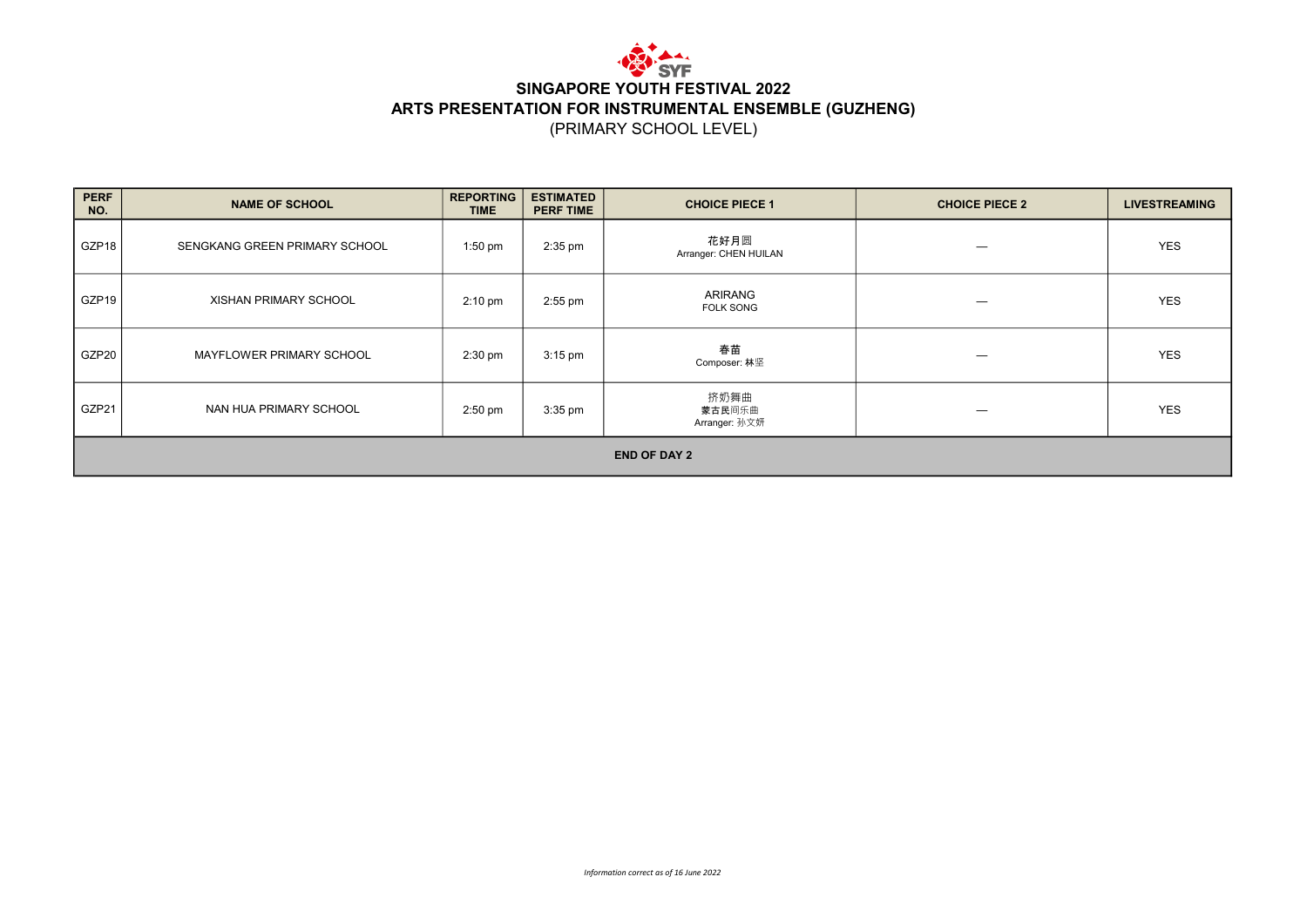

(PRIMARY SCHOOL LEVEL)

#### PERFORMANCE SCHEDULE

#### 30 JUNE 2022 SINGAPORE CONFERENCE HALL DAY<sub>3</sub>

| <b>PERF</b><br>NO. | <b>NAME OF SCHOOL</b>               | <b>REPORTING</b><br><b>TIME</b> | <b>ESTIMATED</b><br><b>PERF TIME</b> | <b>CHOICE PIECE 1</b>                                               | <b>CHOICE PIECE 2</b>                 | <b>LIVESTREAMING</b> |  |  |
|--------------------|-------------------------------------|---------------------------------|--------------------------------------|---------------------------------------------------------------------|---------------------------------------|----------------------|--|--|
| GZP22              | <b>RIVERVALE PRIMARY SCHOOL</b>     | $9:00$ am                       | 9:45 AM                              | 市集<br>Composer: 胡伟立<br>Arranger: 崔江卉                                | 彩云追月<br>Composer: 任光<br>Arranger: 崔江卉 | <b>YES</b>           |  |  |
| GZP23              | PUNGGOL PRIMARY SCHOOL              | $9:20$ am                       | 10:05 am                             | 春苗<br>Composer: 林坚                                                  |                                       | <b>YES</b>           |  |  |
| GZP24              | CHONGFU SCHOOL                      | 9:40 am                         | 10:25 am                             | 草原的春天<br>Composer: 李玮<br>Arranger: 林钟                               |                                       | <b>YES</b>           |  |  |
| GZP25              | JURONG PRIMARY SCHOOL               | 10:00 am                        | 10:45 am                             | 阳关三叠<br>Arranger: CHIA CAM MENG JOHNNY                              |                                       | <b>YES</b>           |  |  |
| GZP26              | <b>ENDEAVOUR PRIMARY SCHOOL</b>     | 10:20 am                        | 11:05 am                             | 赛马<br>Composer: 黄海怀<br>Arranger: 陈慧兰                                | 云之南<br>Composer: 懂锦汉<br>Arranger: 袁莎  | <b>YES</b>           |  |  |
|                    |                                     |                                 |                                      | <b>BREAK &amp; LUNCH</b>                                            |                                       |                      |  |  |
| GZP27              | MAHA BODHI SCHOOL                   | 12:05 pm                        | 12:50 pm                             | 春<br>Composer: 黄志耀                                                  |                                       | <b>YES</b>           |  |  |
| GZP28              | <b>JIEMIN PRIMARY SCHOOL</b>        | 12:25 pm                        | $1:10$ pm                            | <b>WUXI JING</b><br>JIANGSU FOLK SONG<br>Arranger: NI JIAWEI        |                                       | <b>YES</b>           |  |  |
| GZP29              | PEI HWA PRESBYTERIAN PRIMARY SCHOOL | 12:45 pm                        | $1:30$ pm                            | 浏阳河<br>Composer: 唐璧光<br>Arranger: 袁莎                                |                                       | <b>YES</b>           |  |  |
| GZP30              | NGEE ANN PRIMARY SCHOOL             | $1:05$ pm                       | $1:50$ pm                            | <b>ARIRANG</b><br><b>KOREAN FOLK SONG</b><br>Arranger: CHEN HUI LAN |                                       | <b>YES</b>           |  |  |
| <b>BREAK</b>       |                                     |                                 |                                      |                                                                     |                                       |                      |  |  |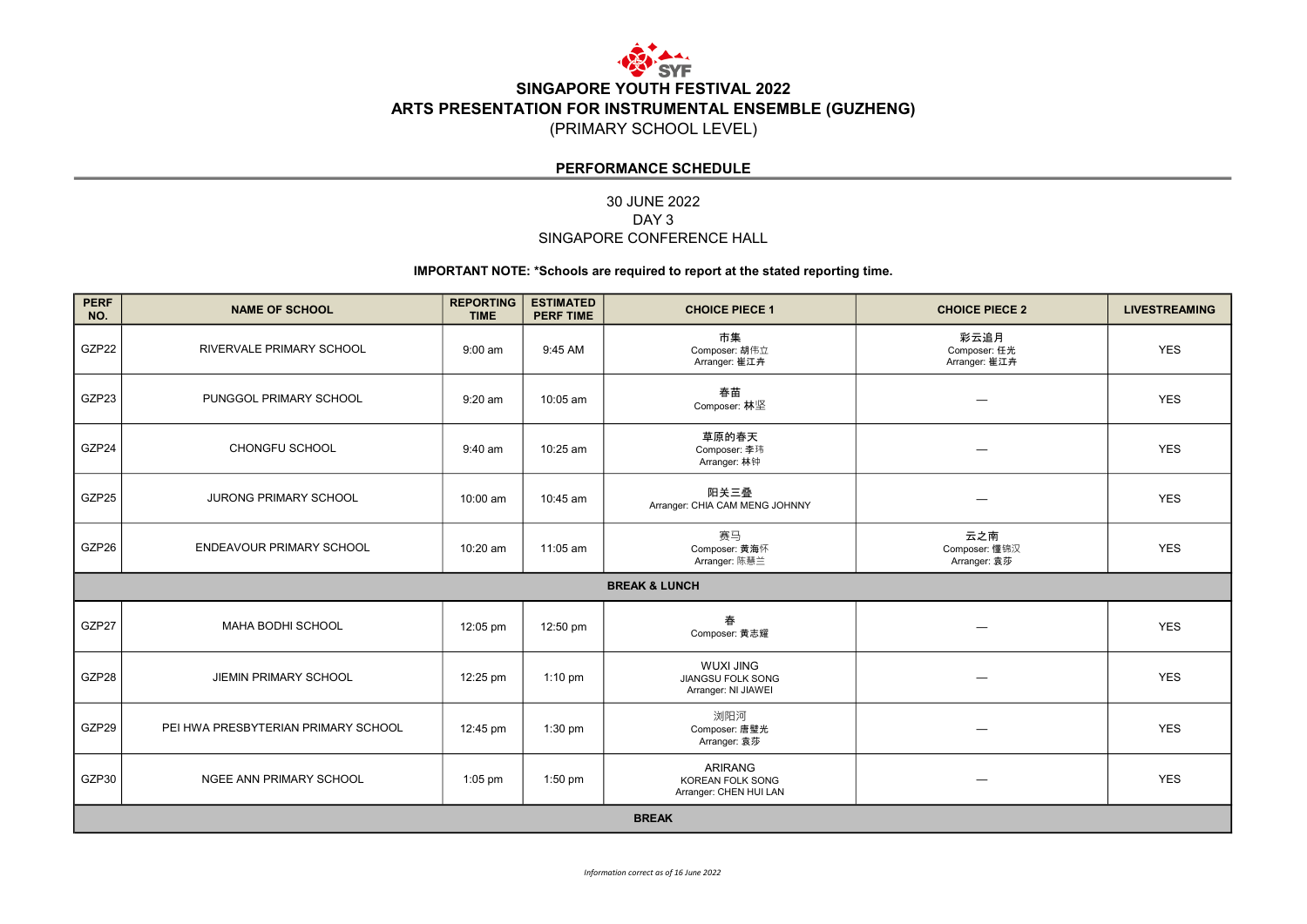

(PRIMARY SCHOOL LEVEL)

| <b>PERF</b><br>NO. | <b>NAME OF SCHOOL</b>    | <b>REPORTING</b><br><b>TIME</b> | <b>ESTIMATED</b><br><b>PERF TIME</b> | <b>CHOICE PIECE 1</b>                         | <b>CHOICE PIECE 2</b> | <b>LIVESTREAMING</b> |  |  |  |
|--------------------|--------------------------|---------------------------------|--------------------------------------|-----------------------------------------------|-----------------------|----------------------|--|--|--|
| GZP31              | NANYANG PRIMARY SCHOOL   | $1:50$ pm                       | $2:35$ pm                            | 春苗<br>Composer: 林坚                            |                       | <b>YES</b>           |  |  |  |
| GZP32              | XINGHUA PRIMARY SCHOOL   | $2:10 \text{ pm}$               | $2:55$ pm                            | 采蘑菇的小姑娘<br>Composer: 谷建芬<br>Arrangers: 袁莎、李玫锦 | –                     | <b>YES</b>           |  |  |  |
| GZP33              | KONG HWA SCHOOL          | $2:30$ pm                       | $3:15$ pm                            | 小卜少<br>Arranger: 崔静怡                          |                       | <b>YES</b>           |  |  |  |
| GZP34              | TECK GHEE PRIMARY SCHOOL | $2:50$ pm                       | $3:35$ pm                            | 彝族舞曲<br>Composer: 王惠然<br>Arranger: 袁莎         |                       | <b>YES</b>           |  |  |  |
|                    | <b>END OF DAY 3</b>      |                                 |                                      |                                               |                       |                      |  |  |  |